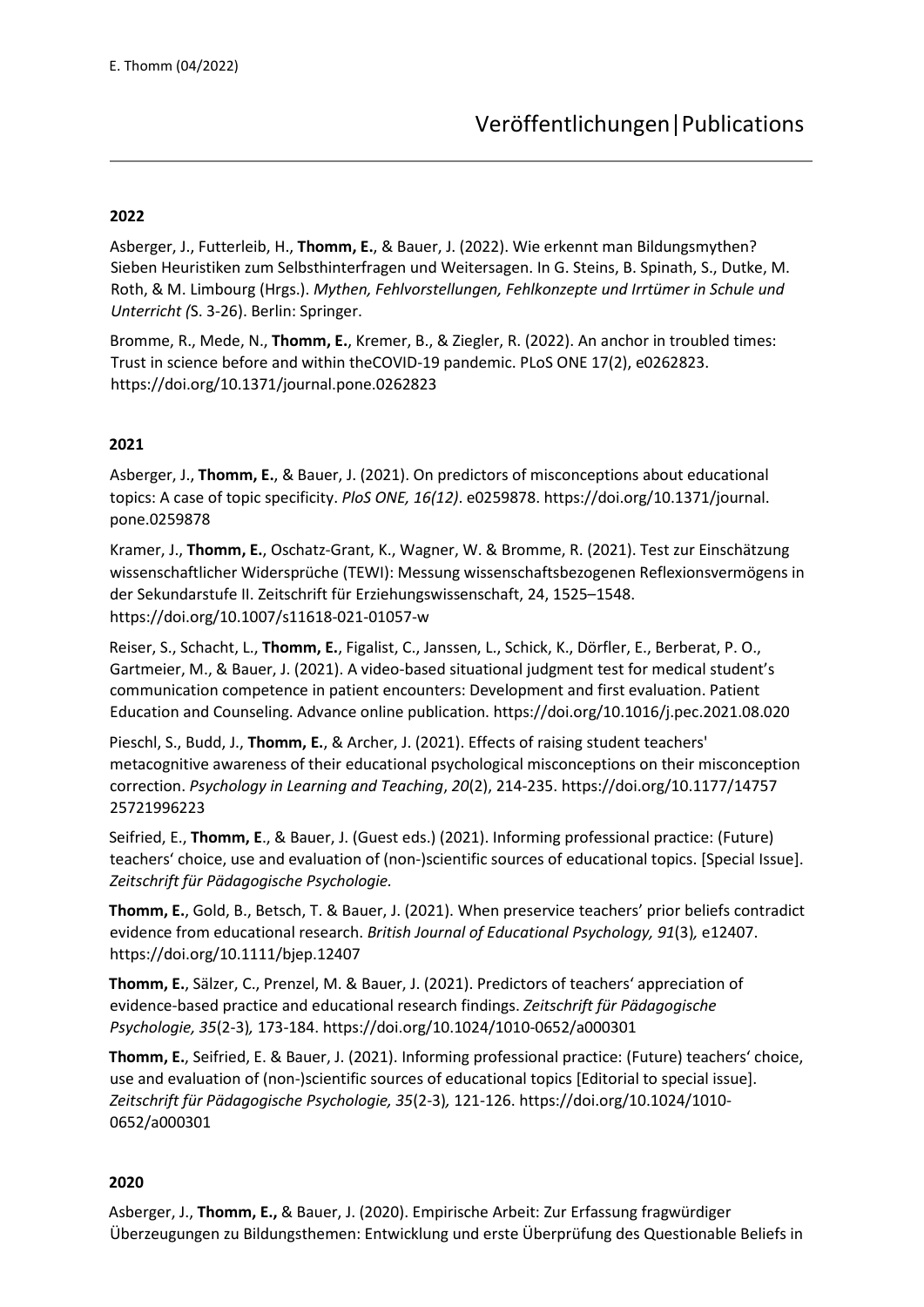Education Inventar (QUEBEC). *Psychologie in Erziehung und Unterricht.*  https://doi.org/10.2378/peu2019.art25d

Barzilai, S., **Thomm, E.,** & Shlomi-Elooz, T. (2020). Dealing with disagreement: The roles of topic familiarity and disagreement explanation in reasoning about conflicting expert claims and sources. *Learning and Instruction, 69*. https://doi.org/10.1016/j.learninstruc.2020.101367 [EARLI Outstanding Publication Award 2021]

Gottschling, S., Kammerer, Y., **Thomm, E.**, & Gerjets, P. (2020). How laypersons consider differences in sources' trustworthiness and expertise in their regulation and resolution of scientific conflicts. *International Journal of Science Education, Part B*, *10*(4). https://doi.org/10.1080/21548455.2020.1849856

Schick, K., Reiser, S., Mosene, K., Schacht, L., Jansen, L., **Thomm, E.**, Dinkel, A., Fleischmann, A., Berberat, P. O., Bauer, J. & Gartmeier, M. (2020). How can communicative competence instruction in medical studies be improved through digitalization? *GMS Journal for Medical Education*, *37*(6), Doc57. https://doi.org/10.3205/zma001350

## **2018**

Kienhues, D., **Thomm, E.**, & Bromme, R. (2018). Specificity reloaded: How multiple layers of specificity influence reasoning in science argument evaluation. In F. Fischer, C. Chinn, K. Engelmann, & J. Osborne (Eds.). *Scientific Reasoning and Argumentation: Domain-Specific and Domain-General Aspects* (pp.251-270). London: Taylor & Francis.

# **2017**

Stadtler, M., Winter, S., Scharrer, L., **Thomm, E.**, Krämer, N. & Bromme, R. (2017). Selektion, Integration und Evaluation: Wie wir das Internet nutzen, wenn wir uns über Wissenschaft informieren wollen. *Psychologische Rundschau, 68* (3), 177-181. https://doi.org/10.1026/0033- 3042/a000361

**Thomm, E**., Barzilai, S., & Bromme, R. (2017). Why do experts disagree? The role of conflict topics and epistemic perspectives in conflict explanations. *Learning and Instruction*, 52, 15-26. https://doi.org/10.1016/j.learninstruc.2017.03.008

### **2016**

Bromme, R. & **Thomm, E.** (2016). Knowing who knows: Laypersons' capabilities to judge experts' pertinence for science topics. *Cognitive Science*, 40, 241–252, https://doi.org/10.1111/cogs.12252

Bromme, R., **Thomm, E.**, & Ratermann, K. (2016). Who knows? Explaining impacts on the assessment of our own knowledge and of the knowledge of experts. *Zeitschrift für Pädagogische Psychologie*, 30, 97-108. https://doi.org/10.1024/1010-0652/a000175

**Thomm, E.**, & Bromme, R. (2016). How source information shapes lay interpretations of science conflicts: Interplay between sourcing, conflict explanation, source evaluation, and claim evaluation. *Reading and Writing*, *29* (8), 1629–1652. https://doi.org/10.1007/s11145-016-9638-8

### **2015**

Bromme, R., **Thomm, E.**, & Wolf, V. (2015). From understanding to deference: Laypersons' and medical students' views on conflicts within medicine. *International Journal of Science Education, Part B: Communication and Public Engagement*, *5* (1), 68-91. https://doi.org/10.1080/21548455.2013.849017